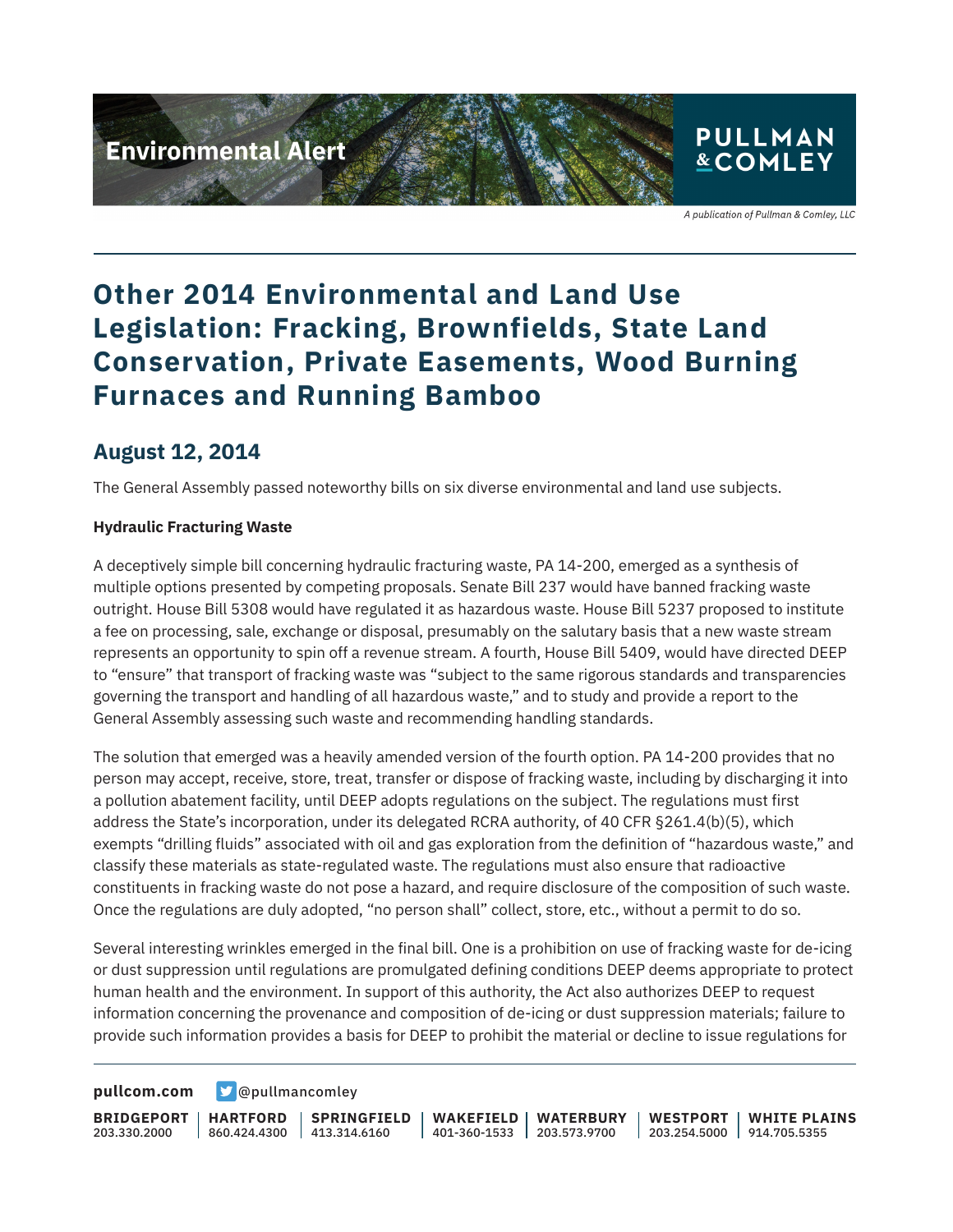## **PULLMAN &COMLEY**

### Other 2014 Environmental and Land Use Legislation: Fracking, Brownfields, State Land Conservation, Private Easements, Wood Burning Furnaces and Running Bamboo

its use.

Perhaps most intriguing is a provision authorizing pilot projects for treatment of fracking waste. The Act authorizes DEEP to approve up to three requests by "professionally qualified" persons to treat up to 330 gallons of waste for research purposes. For purposes of this provision only, the Act deems fracking waste to be state-regulated hazardous waste notwithstanding the Federal exemption or the lack of regulations defining classification under state law.

The proliferation of competing options in the early phases of the session mirrors the "state of play" in environmental policy on hydraulic fracturing in general and the management of resulting wastes in particular. Oil and gas interests protest that drilling wastes have been around for decades and the RCRA exemption rightly treats them as nonhazardous. Whatever the merits of this position, recent controversy has made hydraulic fracturing a red-flag topic. PA 14-200 defers ultimate questions pending further study, while seeming to require that any solution include rejection of the federal drilling fluid exemption and at least some level of state classification as hazardous material.

#### **Brownfield Remediation and Development**

PA 14-88 makes modest but useful changes to laws concerning contaminated properties, most notably the following:

- Section 1 of the Act extends the "interim verification" option, previously made available to Transfer Act sites, see Conn. Gen. Stat. § 22a-134(28), to sites under the voluntary cleanup program. Under the voluntary program as under the Transfer Act, "interim verification" is a written opinion by a Licensed Environmental Professional that the parcel has been investigated, that remediation is complete but groundwater remediation standards have not yet been met, and that a long-term remedy is being implemented to achieve groundwater compliance with a projected duration and a defined operation and maintenance (O&M) plan. The "applicant" under the voluntary program is obligated to continue groundwater remedy O&M, prevent exposure to the groundwater plume, and submit annual status reports.
- Section 3 of the Act amends the Transfer Act to provide that hazardous waste generated in connection with "removal or abatement of building materials" does not count toward the 100 kilogram per month "establishment" threshold.
- Section 4 makes three minor changes to the Transfer Act's provisions concerning interim verifications.
- 1. Amends Conn. Gen. Stat. §22a-134a(g)(2)(A) to provide that "interim" verifications can be submitted for a portion of a property, as was already permitted for verifications.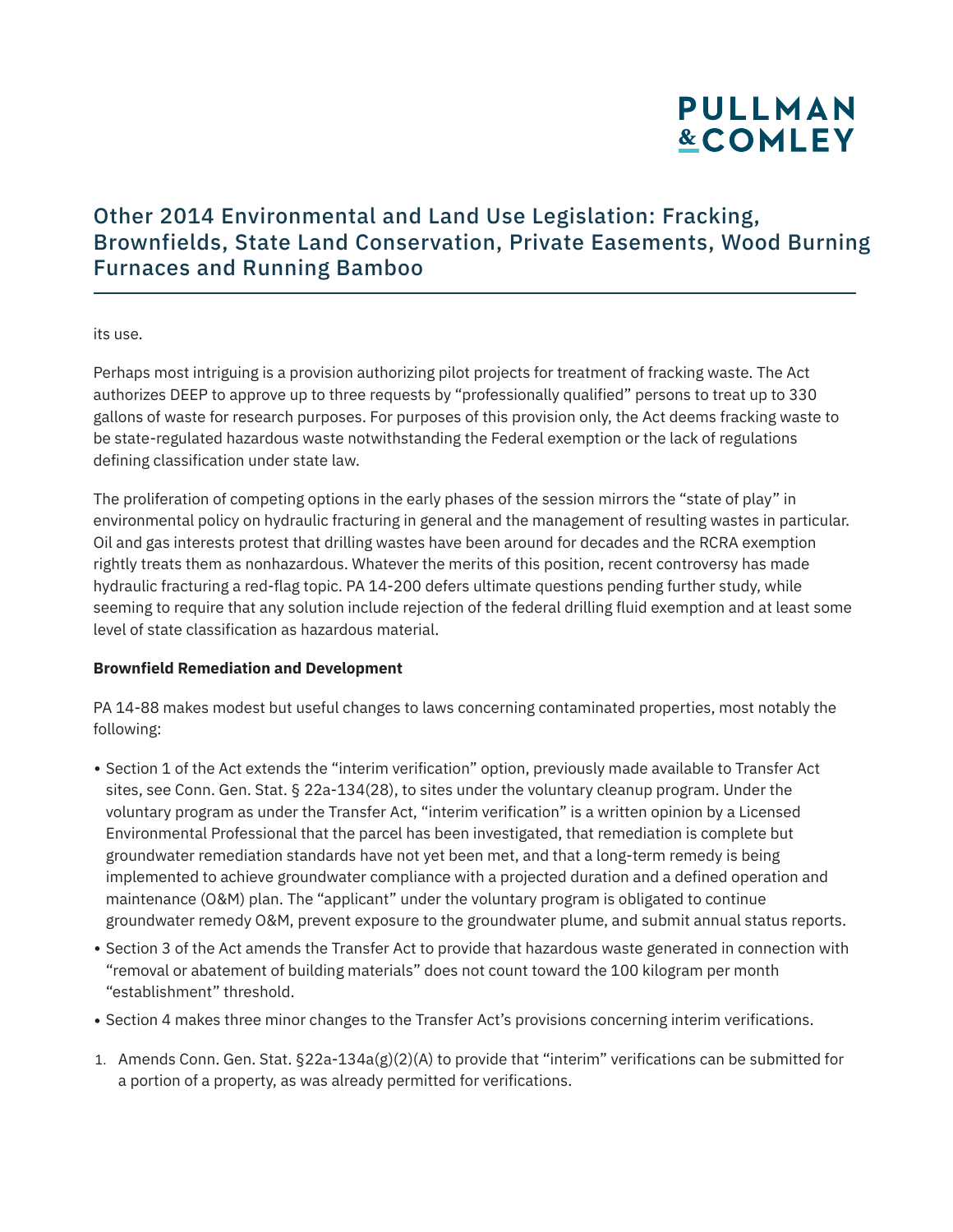

### Other 2014 Environmental and Land Use Legislation: Fracking, Brownfields, State Land Conservation, Private Easements, Wood Burning Furnaces and Running Bamboo

- 2. Adds new Section 22a-134a(g)(2)(B) that gives each filer of interim verifications until September 1, 2015, to record an environmental land use restrictions (ELUR) , but invalidates any interim verification for which no ELUR is filed by that time.
- 3. Specifies that DEEP's audit power extends to interim verifications.

#### **Disposition of State Property**

Public Act 14-169 earns the distinction of being notable as much for what it does not do as for what it does.

As passed, this bill gives the Commissioner of the Department of Energy and Environmental Protection two new powers with respect to DEEP-owned lands: to designate them as "lands of public use and benefit," and to place conservation or preservation easements on them. "Public use and benefit" includes conservation, public enjoyment and recreation.

The bill also mandates creation of a publicly accessible database containing a public use and benefit land registry for lands owned by DEEP, other state agencies, municipalities, land conservation organizations, and state-owned water supply land. The database is to be available by January 1, 2015 and updated quarterly thereafter. It will include information on location, ownership, use and level of protection, data sheets including deeds and easements, and management or stewardship plans.

Finally, the bill authorizes the Commissioner of the Department of Agriculture to place conservation or preservation restrictions on land owned by that department.

The Act bears little resemblance to the version originally proposed and supported by numerous testifying witnesses. Senate Bill 70 would have deemed all properties held by DEEP and the Department of Agriculture as "lands of high conservation value," and would have required the Commissioners to make written findings to justify exemptions for individual properties. It would have mandated preservation of such land as "open space and in a natural and scenic condition," and required conservation easements in deeds. It would also have subjected any transfer of such lands to onerous certification and review restrictions – including review and approval by the General Assembly's Environment Committee.

Testimony on the initial version of the bill postured it as a reaction to the "Haddam land swap" controversy, which involved a proposal for the state to give a developer a parcel of state-owned land on the Connecticut River in exchange for the developer's larger, wooded but upland parcel. Sponsors and supporting witnesses, referring repeatedly to this experience, plainly intended to put DEEP on a very short leash. An interim version of the bill lengthened the leash only modestly, substituting the "lands of public use and benefit" concept and removing the notion of automatically placing all property in a protected classification, but retaining provision for General Assembly review of conveyances.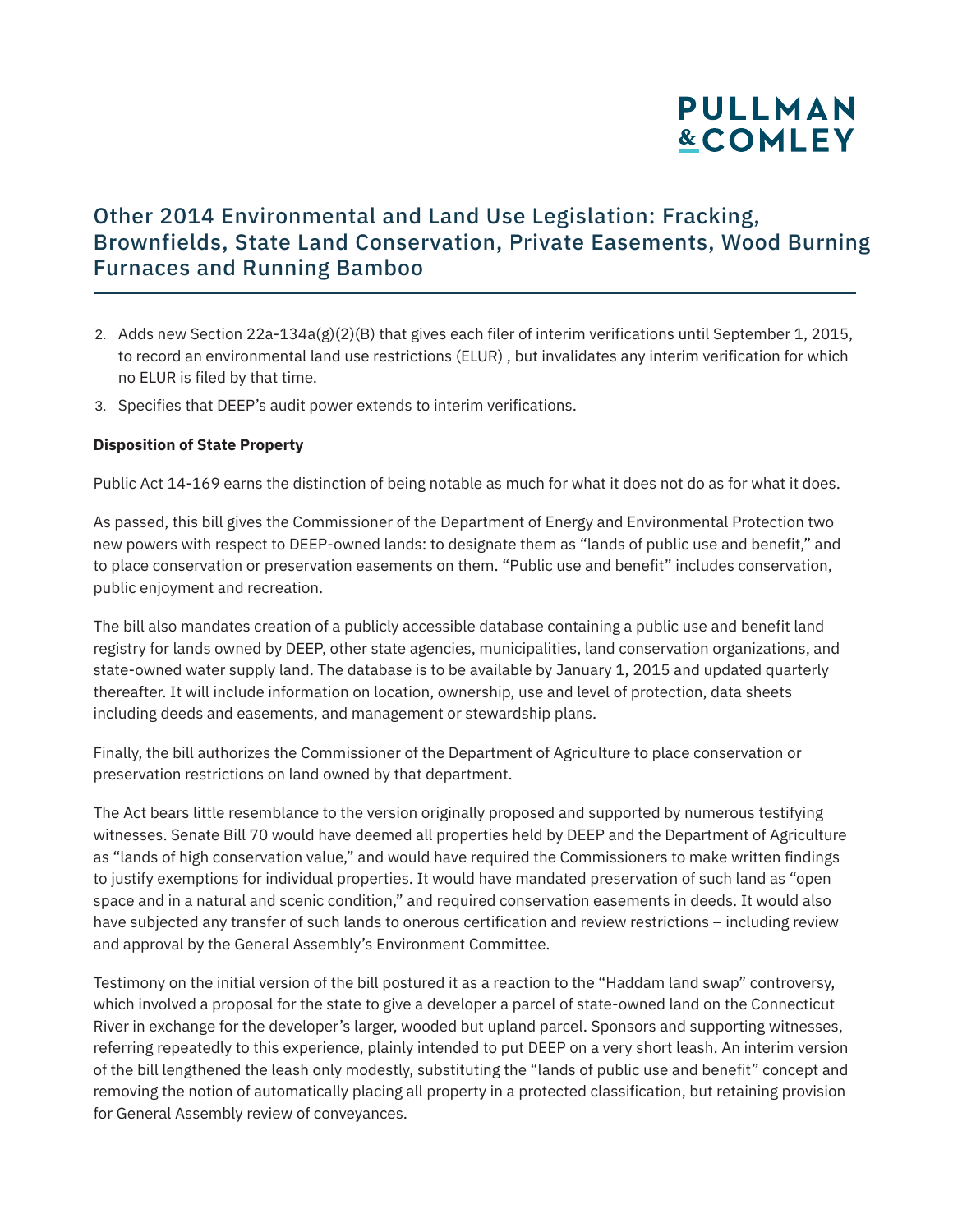## **PULLMAN &COMLEY**

### Other 2014 Environmental and Land Use Legislation: Fracking, Brownfields, State Land Conservation, Private Easements, Wood Burning Furnaces and Running Bamboo

In its final form, the Act takes only modest steps to address conservation of state-owned lands. DEEP will have the option, but no obligation, to designate "lands of public use and benefit." The only apparent effect of the designation has to do with classification in the registry. Even for this purpose, it seems to have limited effect. The registry is not limited to designated lands; indeed, because it includes lands held by owners other than DEEP, it will include lands that are not even eligible for designation. The Act's endorsement of the Commissioner's power to place conservation or preservation easements on any DEEP-owned land apparently does resolve doubt on that score, but without compelling any action. What remains is a registry concept that will serve as a public information tool. Controversies over transfers of state property are tacitly committed to the political process in which the Haddam land swap proposal played out.

#### **Maintenance of Private Easements and Rights of Way.**

Public Act 14-67 attempts to address the problem of allocating responsibility for maintaining private easements and rights of way on residential property. It provides that the owner of property benefited by the easement or right of way "shall be responsible" for the cost of maintenance and repair including snow removal.

A common problem in such situations is sharing maintenance costs among multiple properties that benefit from an easement or right of way. PA 14-67 provides that in such situations, absent agreement, costs "shall be shared … in proportion to the benefit received by each such property." This formulation is logical, but allocating the "proportion" of benefit may present practical difficulties. The Act creates a right of action for specific performance or contribution if the owner of a benefited property fails to pay the "proportional" share after written demand to do so.

#### **Outdoor Wood Burning Furnaces**.

Public Act 14-92 amends Conn. Gen. Stat. §22a-174k to remove a condition tied to adoption of federal standards for outdoor wood-burning furnaces. The statute had provided that its terms applied until federal standards were adopted. The amendment makes the state standards independent of federal rulemaking and thus permanent as a matter of state law.

The Act also clarifies that no person may burn anything in any outdoor wood-burning furnace other than wood that is not chemically treated. This clarification restates the concept as a free-standing prohibition rather than one of several provisos concerning operation – evidently to mesh better with an enforcement provision that allows for fines of up to \$90 per infraction. Although bills on such furnaces have been a regular feature of the last few sessions, the effect of this one is limited; in its bill analysis, the Office of Legislative Research put the anticipated revenue effect at \$450 annually, estimating something like five violations per year.